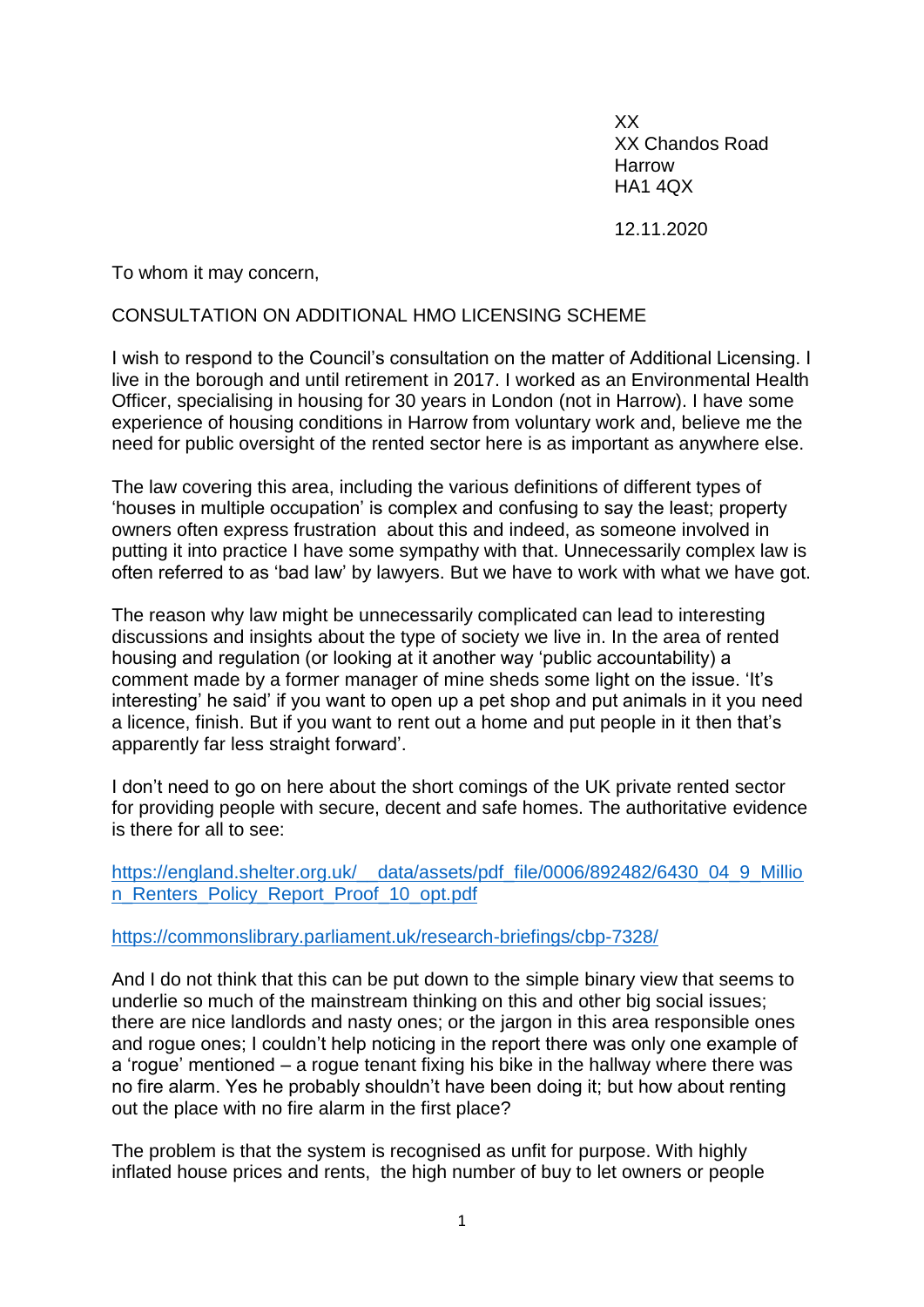inheriting property and renting out one property with no experience of property management as a profession increases risks. Being out of your depth doesn't make you a rogue but it is still dangerous for the people relying on you for the safety of a home for them and their family.

The greatest contributor to homelessness in Harrow has been the rise of no fault evictions ('s21') by private landlords. As an EHO I had to be aware that one of the most likely things I might do by following up a complaint from a tenant about often severe and dangerous conditions in their home was that they could become homeless. And although the enforcement powers of councils can play an important part in protecting the health and well-being of renters, the processes are often long complex and undermined by huge cuts in resources. And it relies on the landlord first being 'found out' and then a successful resolution without the tenant losing their home.

The main benefit of a licencing approach is that it puts the responsibility for ensuring the rented property is safe and decent where it rightly belongs – with the building owner or manager. To obtain and continue to hold the licence they must ensure the property meets a certain standard; if they do not they will be held to account.

At a recent meeting of mental health service users I heard first hand the story of a young woman who was homeless and in mental health crisis when she first came to Harrow. Her period of homelessness was prolonged by the fact that whenever she found somewhere she could rent the landlord refused to let to her when they found out she was on benefits. This has recently been found, quite rightly, to be unlawful on grounds of discrimination. It has been suggested that the Licencing system may be one area in which Local Authorities could take action to redress this injustice. Harrow should look into this, including if appropriate, seeking an expert legal opinion maybe in conjunction with other authorities to see if this is in fact possible and act accordingly.

Leaders in the field of Licensing schemes in London like Newham and Camden employ Tenancy Relations Officers in their Licensing teams to ensure that tenants 'rights are respected in the enforcement process. Harrow should follow this example.

The case for at least keeping the scheme the same as the current one seemed to be quite well made in the report; that the scheme should continue to be applied to 'all small HMOs with shared facilities and houses converted into flats prior to 1991 standards which will have inadequate fire protection. This should not be reduced to only include this last type as proposed.

Rents in Harrow are unaffordable for younger people in particular and this coupled with the lack of supply means there will be more 'multi occupied buildings'. With the Covid crisis and the rise in unemployment this will only get worse. The idea that only larger buildings present a risk worthy of public accountability and regulation is misplaced. The condition and suitability of people's homes is recognised as a key factor in maintaining health and well-being; it is one of the key determinants for consideration in the Department of Health Care and Support Statutory Guidance Issued under the Care Act 2014. Hence ensuring that housing is up to an acceptable